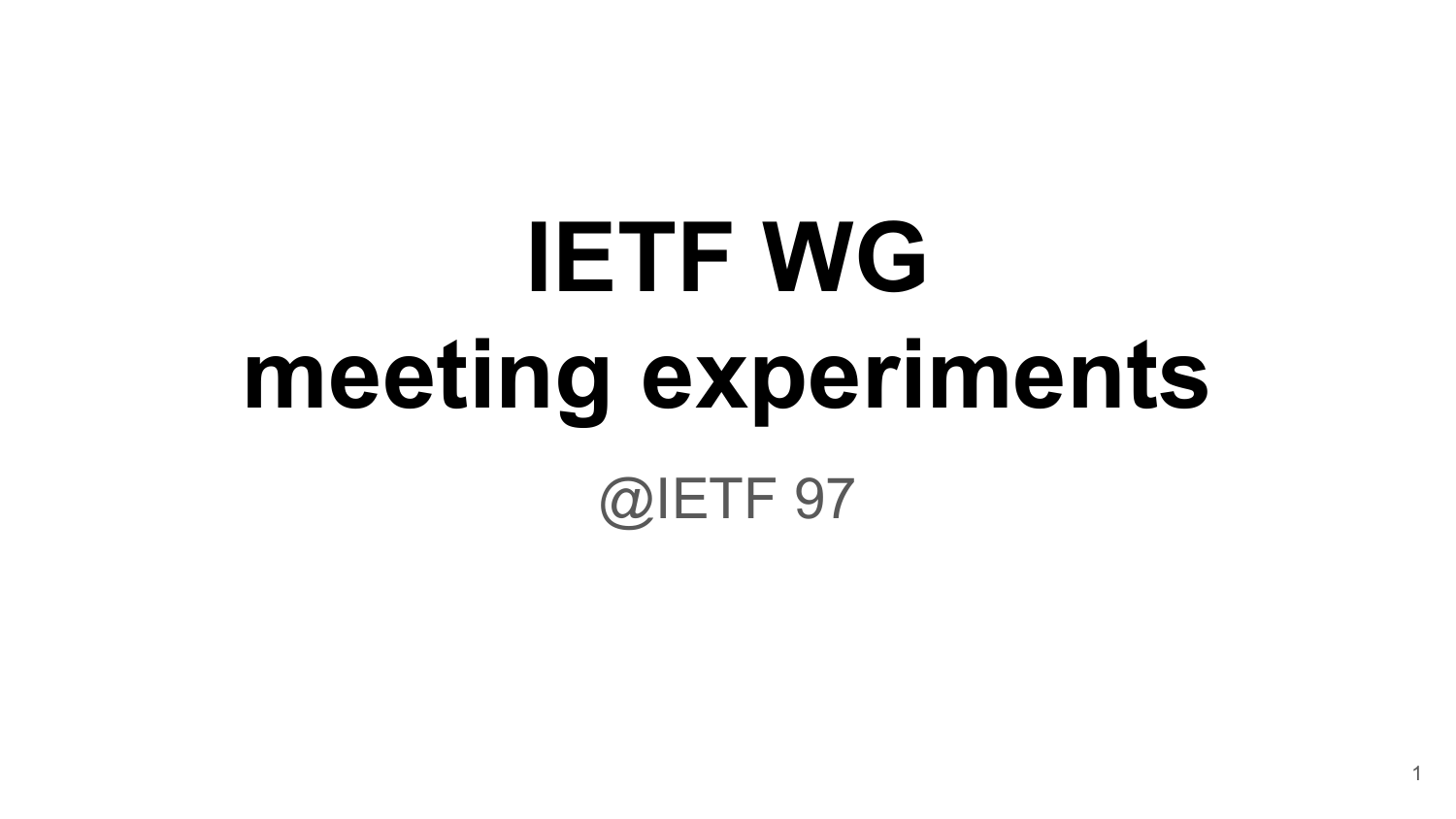## Why I'm here

- IETF WGs at IETF meetings look the way they worked years ago.
- IESG retreats don't we see "unconferences", and meeting in pubs.
- Some WG interims don't we see things like U-seating.
- Some WGs are trying some creative things.
- The IESG would like WGs to work effectively.
- Some WG chairs may want to experiment.
- We'd like to understand what chairs will need, if you want to try new things.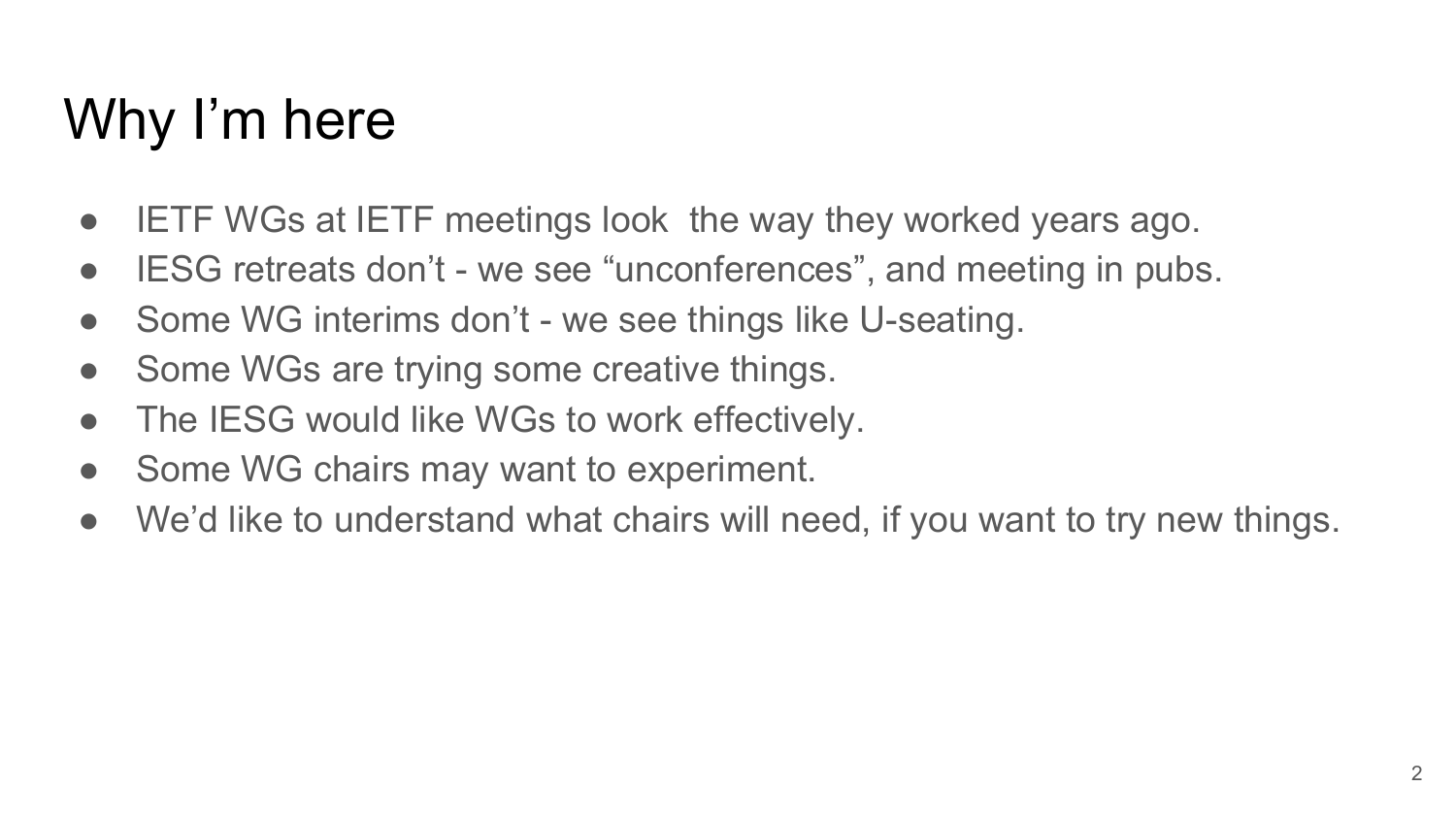## Some chairs are trying different things now

- Some WGs request two short sessions, to allow for discussion in between.
- Some WGs have had panel discussions.
- Some WGs are planning to experiment with non-classroom seating.
- Some WGs are relying partially on hackathon results to drive discussion.
- Recent IETFs have had an open sign-up room.
- Recent IETFs have had lounges that worked for more-than-10 discussing.
- This IETF has the "do stuff table" where people can run to collaborate.

- RGs have more freedom than WGs for example, round table + observers.
- (You probably shouldn't try this in an IETF WG without talking to your AD :)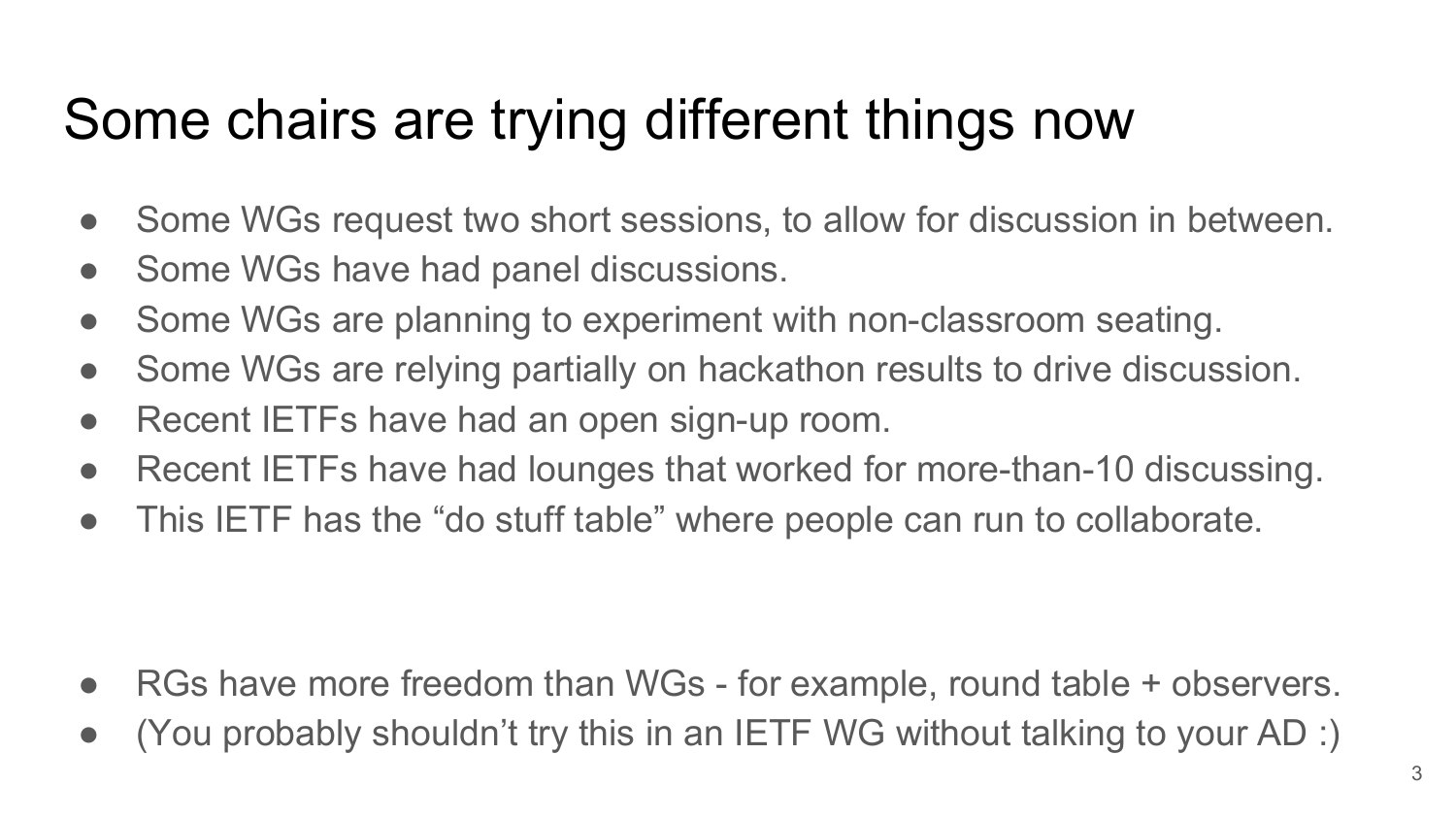### This is the IETF, which means

- We expect to do much of our work on mailing lists.
- We expect to make/confirm decisions on mailing lists.
- We want to be "as open as we can be" for remote participants.

- But we do meet full IETF weeks, WG interims, retreats, workshops
- You have a lot of freedom to run your meetings effectively.
- Ever noticed the "special requests" field on the meeting request form?